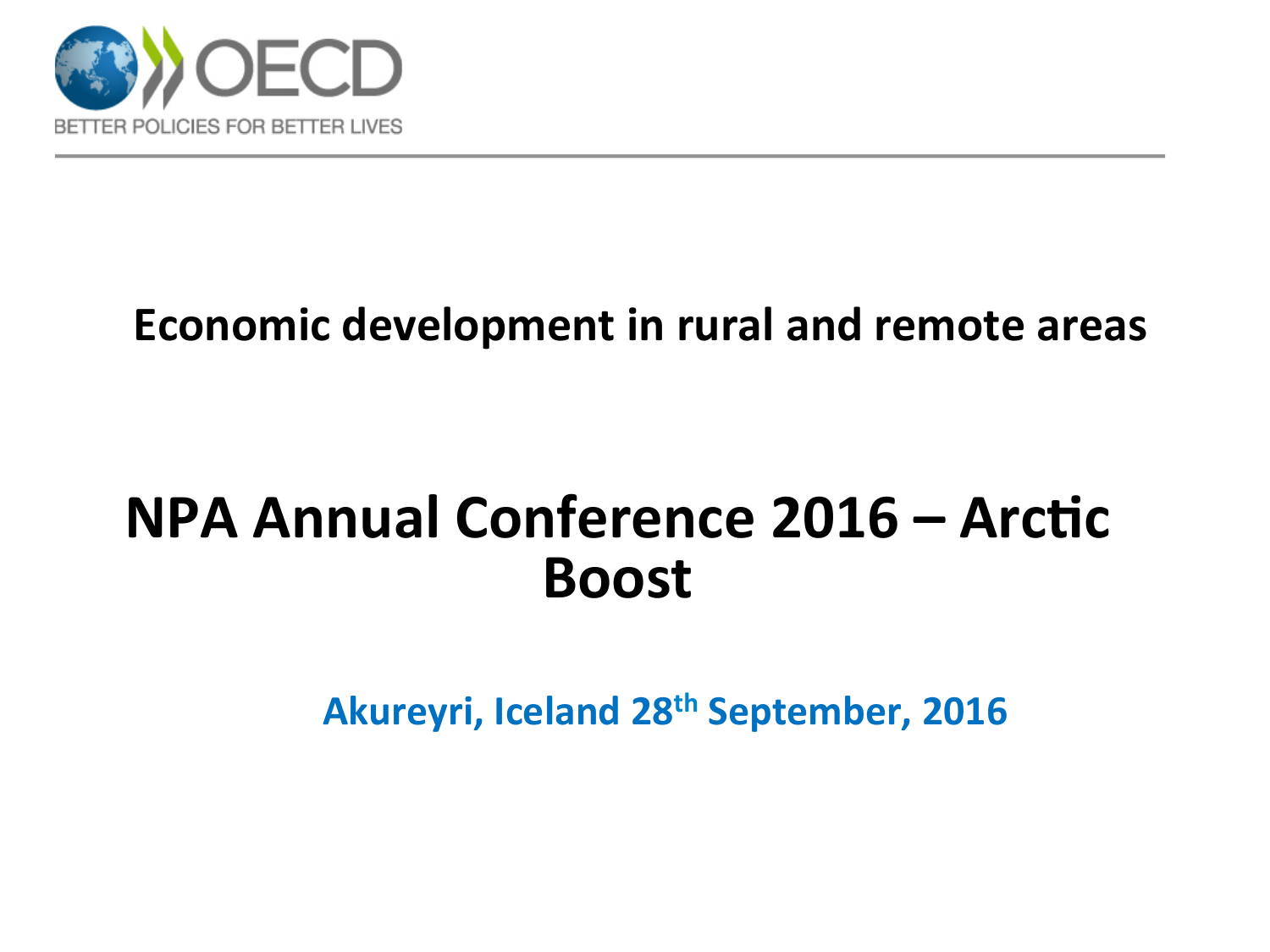



- 1. Rural and remote regions
- 2. Growth performance and key factors
- 3. What it means for policy

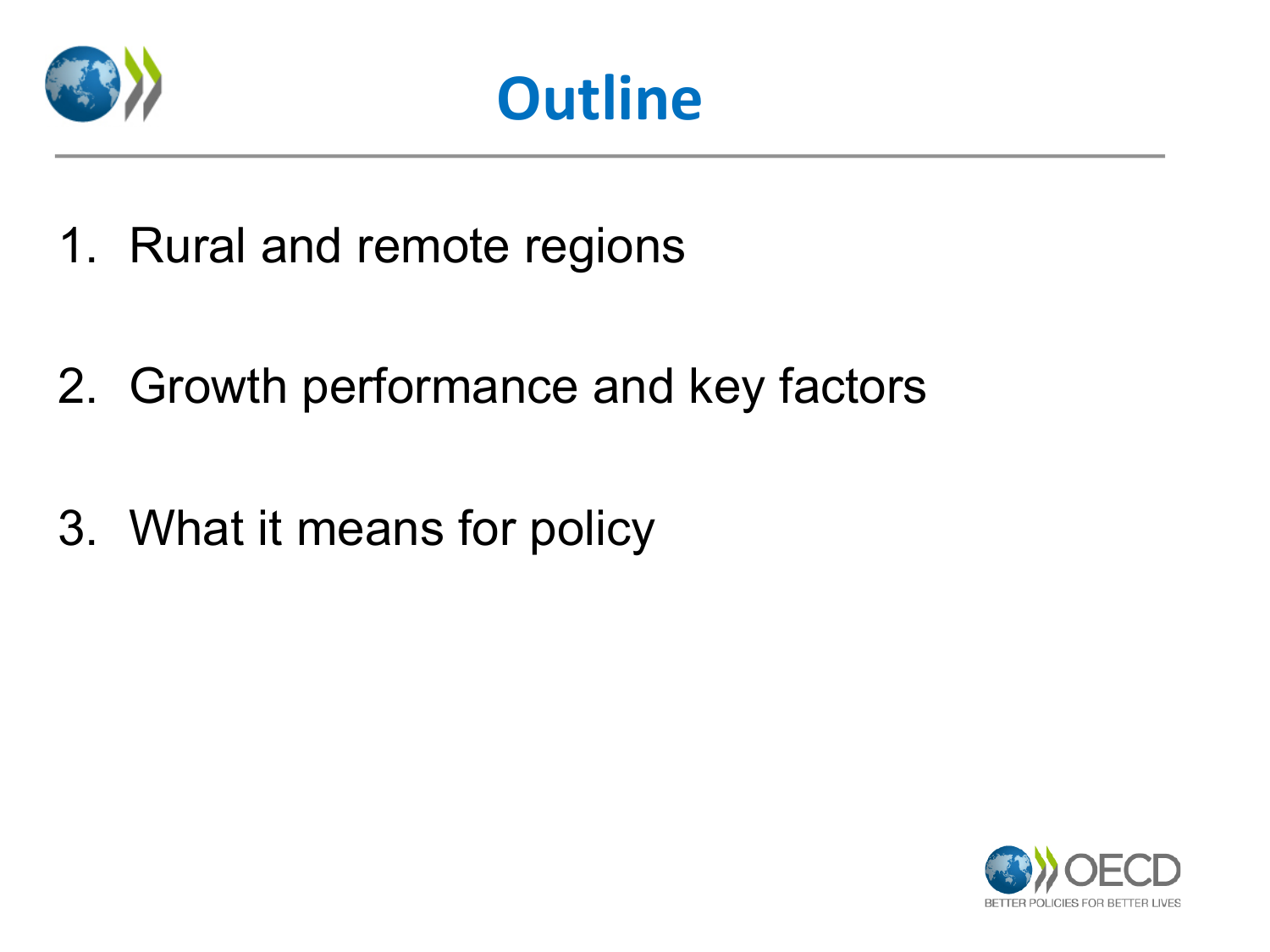

## **Four Types of Rural Areas**

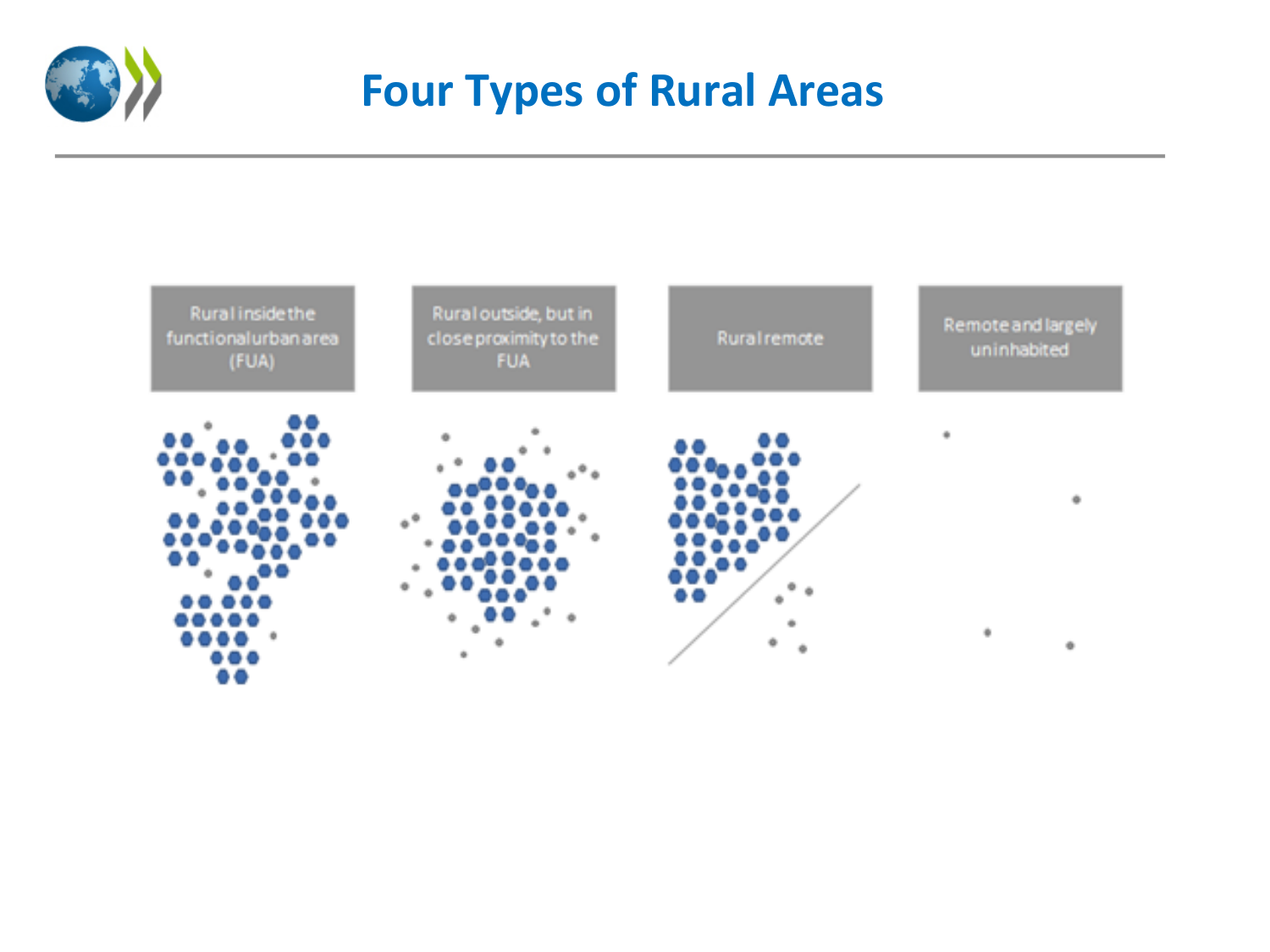

## **Four Types of Rural Areas**

| Type                                             | Challenges                                                                                                                                                              | Opportunities                                                                                                                                                                        |
|--------------------------------------------------|-------------------------------------------------------------------------------------------------------------------------------------------------------------------------|--------------------------------------------------------------------------------------------------------------------------------------------------------------------------------------|
| Rural inside functional urban area<br>(FUA)      | -loss of control of future<br>-activities concentrate in core<br>-loss of rural identity                                                                                | -more stable future<br>-potential to capture benefits of<br>urban, and avoid negatives                                                                                               |
| Rural outside, but in close proximity<br>to, FUA | -conflicts between new residents and<br>locals<br>-may be too far away for some firms,<br>but too close for others                                                      | -potential to attract high income<br>households seeking a high quality of<br>life.<br>-relatively easy access to advanced<br>services and urban culture<br>-good access to transport |
| Rural remote                                     | -highly specialised economies subject<br>to booms and busts<br>-limited connectivity                                                                                    | -absolute advantage in production of<br>natural resource-based outputs<br>-attractive for firms that need access<br>to an urban area, but not on a daily<br>basis                    |
| Rural and largely uninhabited                    | -highly specialised economies subject<br>to booms and busts<br>-limited connectivity<br>-large distances between settlements<br>-very high per capita costs of services | -can offer unique environments that<br>can be attractive to firms and<br>individuals<br>-can be very prosperous under the<br>right circumstances                                     |

- Face different challenges, opportunities and policy responses
- Countries advancing on defining different types of rural regions, mixed regions (urban/rural)
- Context matters: different countries have different definitions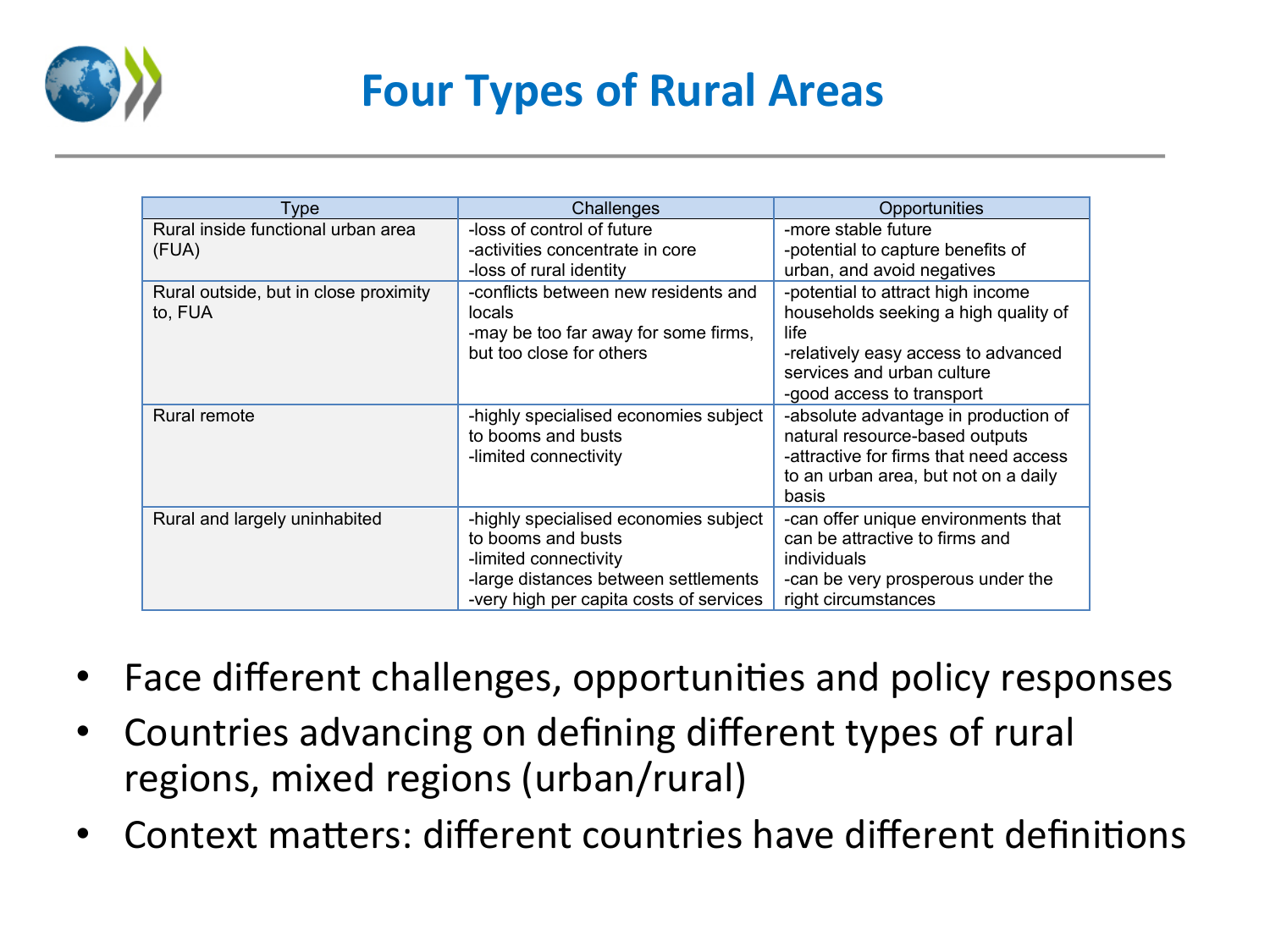

## **Convergence forces in rural regions...**



· Rural close to cities · Rural remote

Initial GDP per capita in current PPP 1995

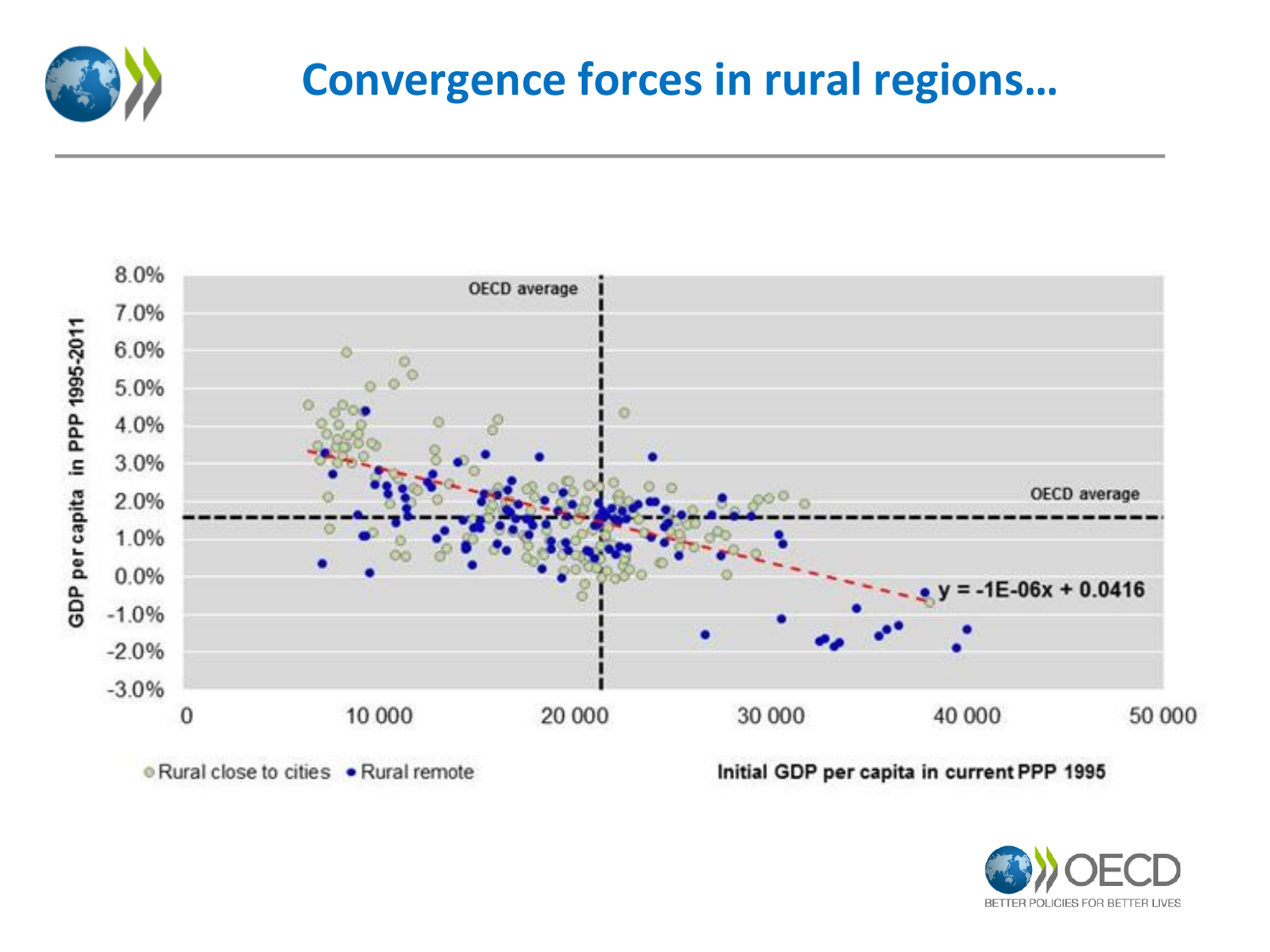

• Frontier regions are urban  $\triangleright$  Due to agglomeration benefits  $\triangleright$  Spillover effects to neighbouring regions

- But a number of frontier regions are rural
	- Antofagasta and Tarapaca (Chile) in mining activities
	- Campeche (Mexico) specialised in oil and gas
	- North. Territory and Western Australia (Australia) in extractive
	- Alberta and Newfoundland and Labrador (Canada) in extractive
- $\triangleright$  Contaminates the economy, contributes to national prosperity and its export basket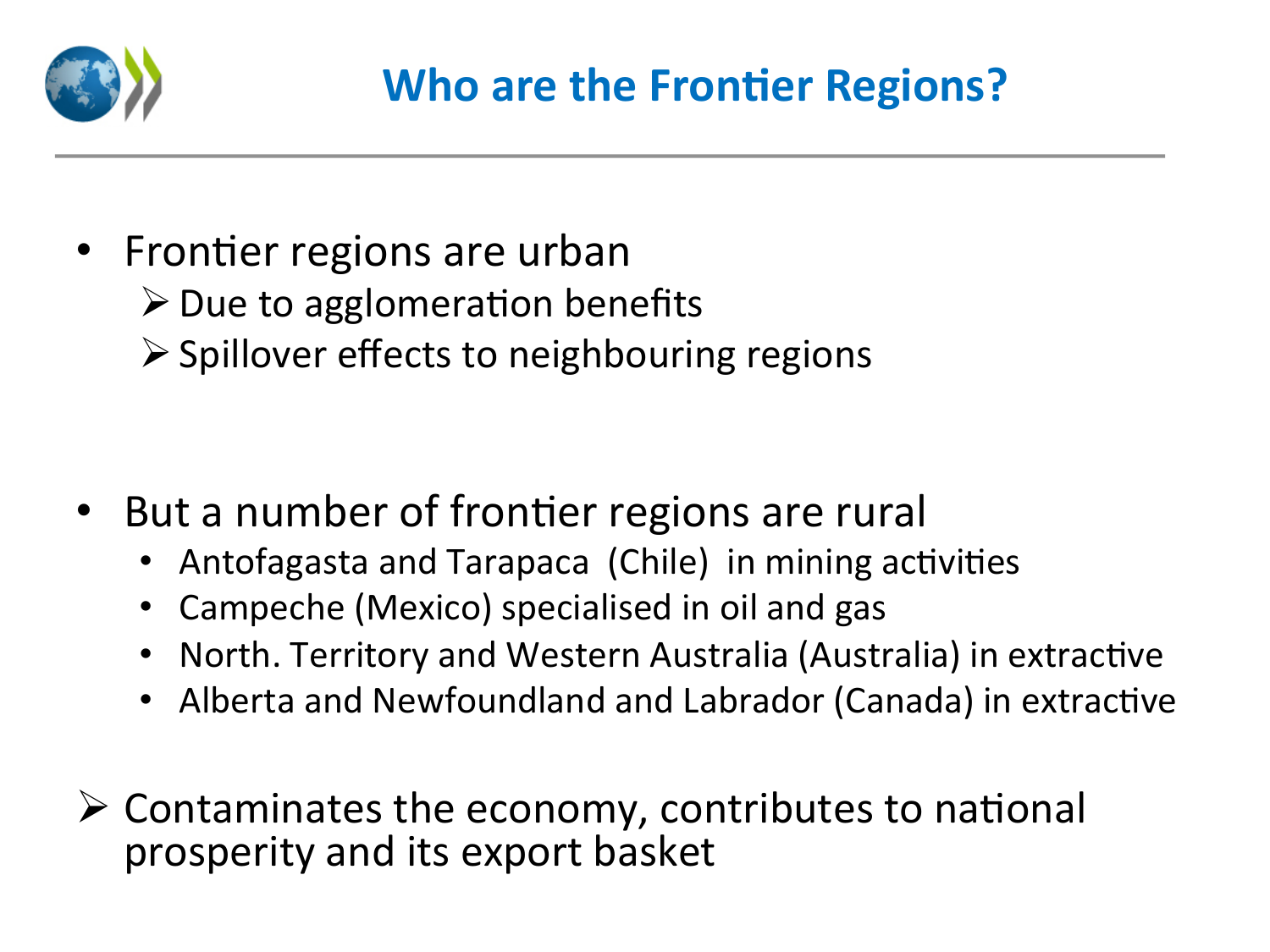## Who are the high performers – growth?

OECD TL3 regions within 10% top productivity growth, by typology

#### (pre-crisis 2000-2008)



**Amongst top performers** *54%* were rural (pre-crisis):  $\rightarrow$  33% rural close to cities  $\rightarrow$  21% rural remote



**Declined to 41% (post** *crisis)*   $\rightarrow$  31% rural close to cites  $\rightarrow$  9% rural remote

#### (after crisis 2008-2012)

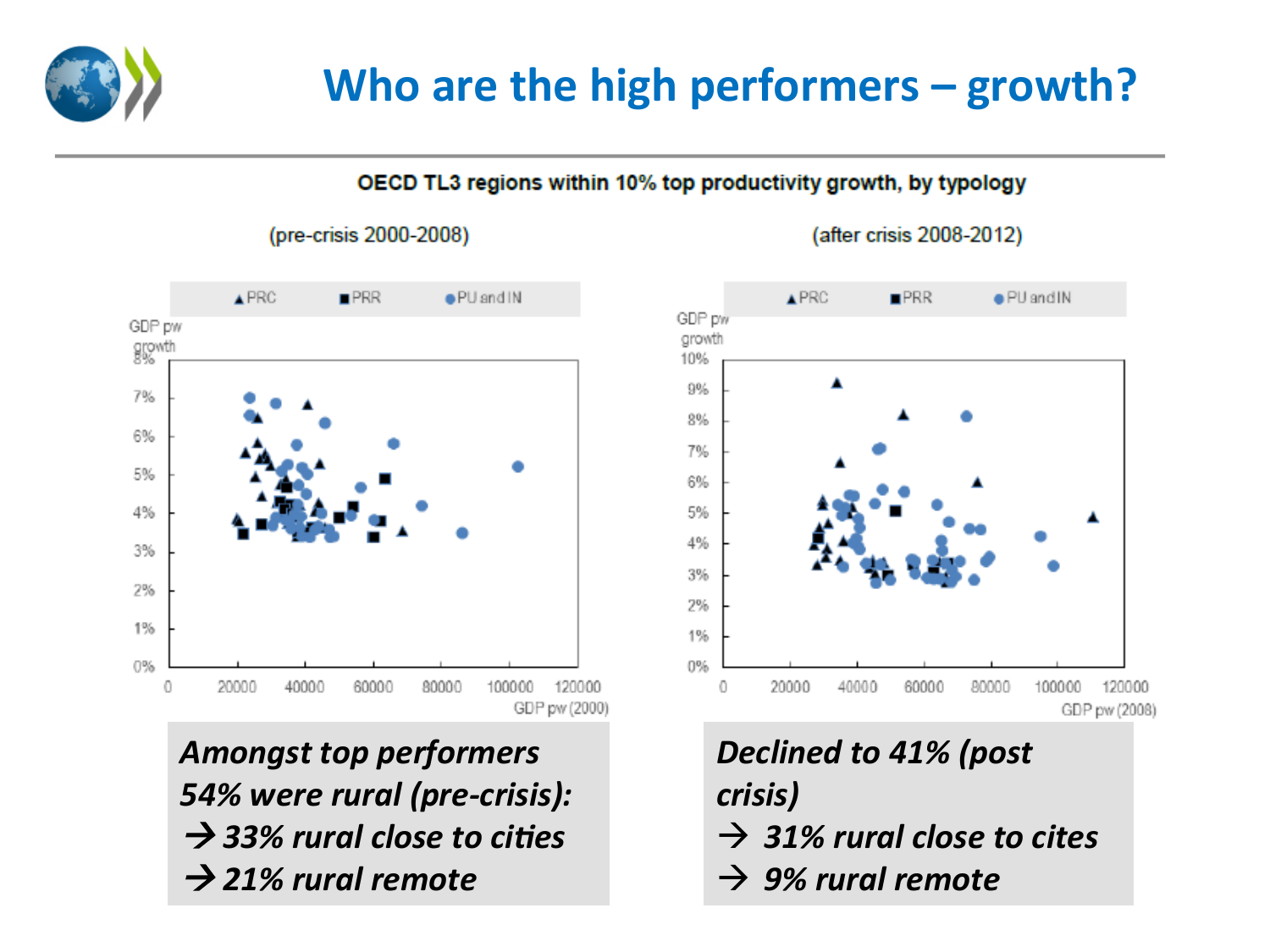

### **The Rural Paradox**

#### Correlation between GDP per capita growth and employment growth in rural regions

(pre-crisis 2000-2008)



The majority of rural regions close to cities and rural remote are not *driven by the paradox:* 69% of rural close to cities and 58% of rural *remote experienced both employment and productivity growth* 

#### (crisis aftermath 2008-2012)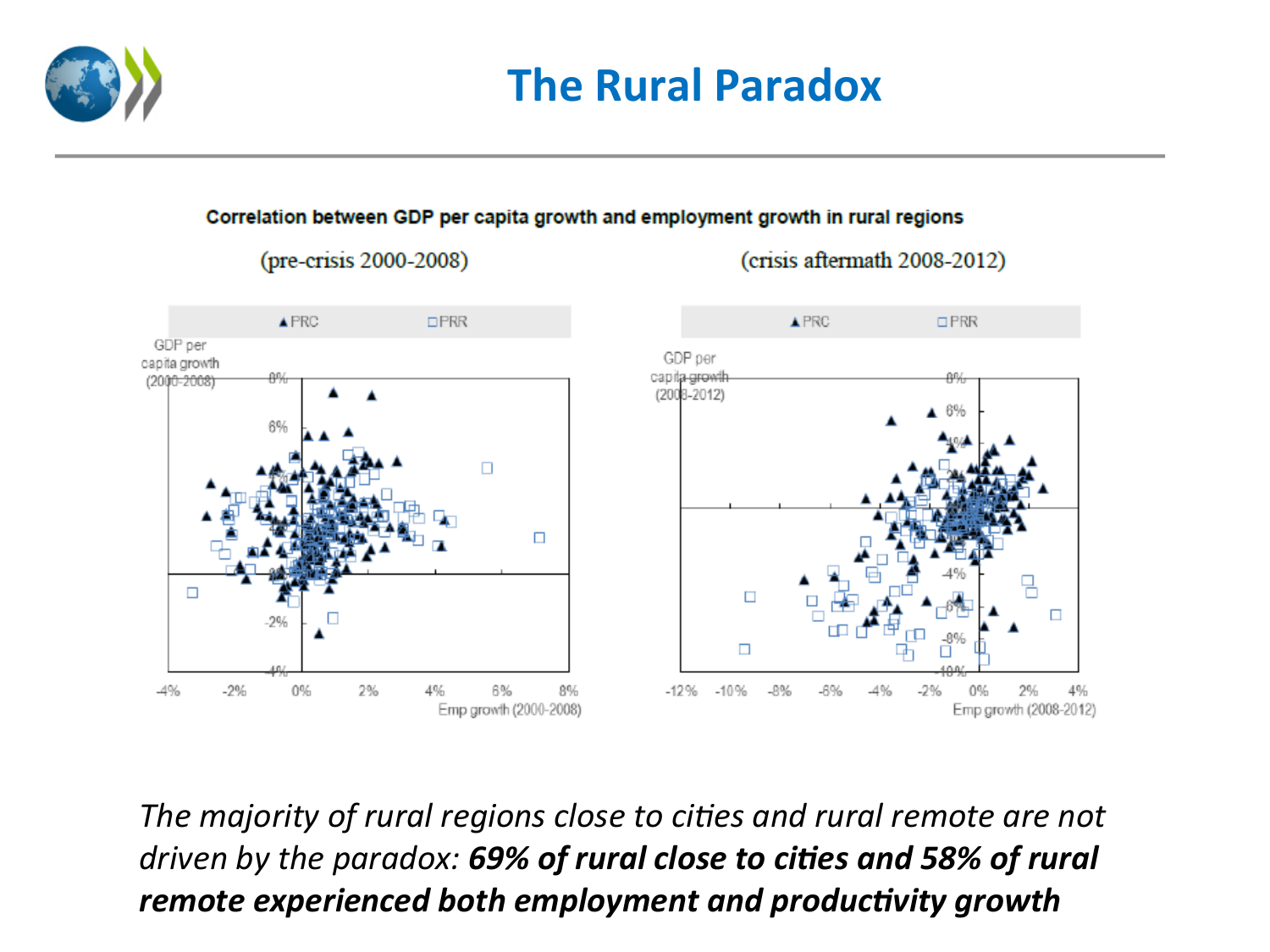# **What are the key drivers of productivity growth?**

Determinants of productivity growth before the crisis (2000-2008)



- **► Tradable activities** are key for rural close to cities and remote rural
- **→** A minimum level of **density** is key for economies of scale/scope and delivery of goods and services.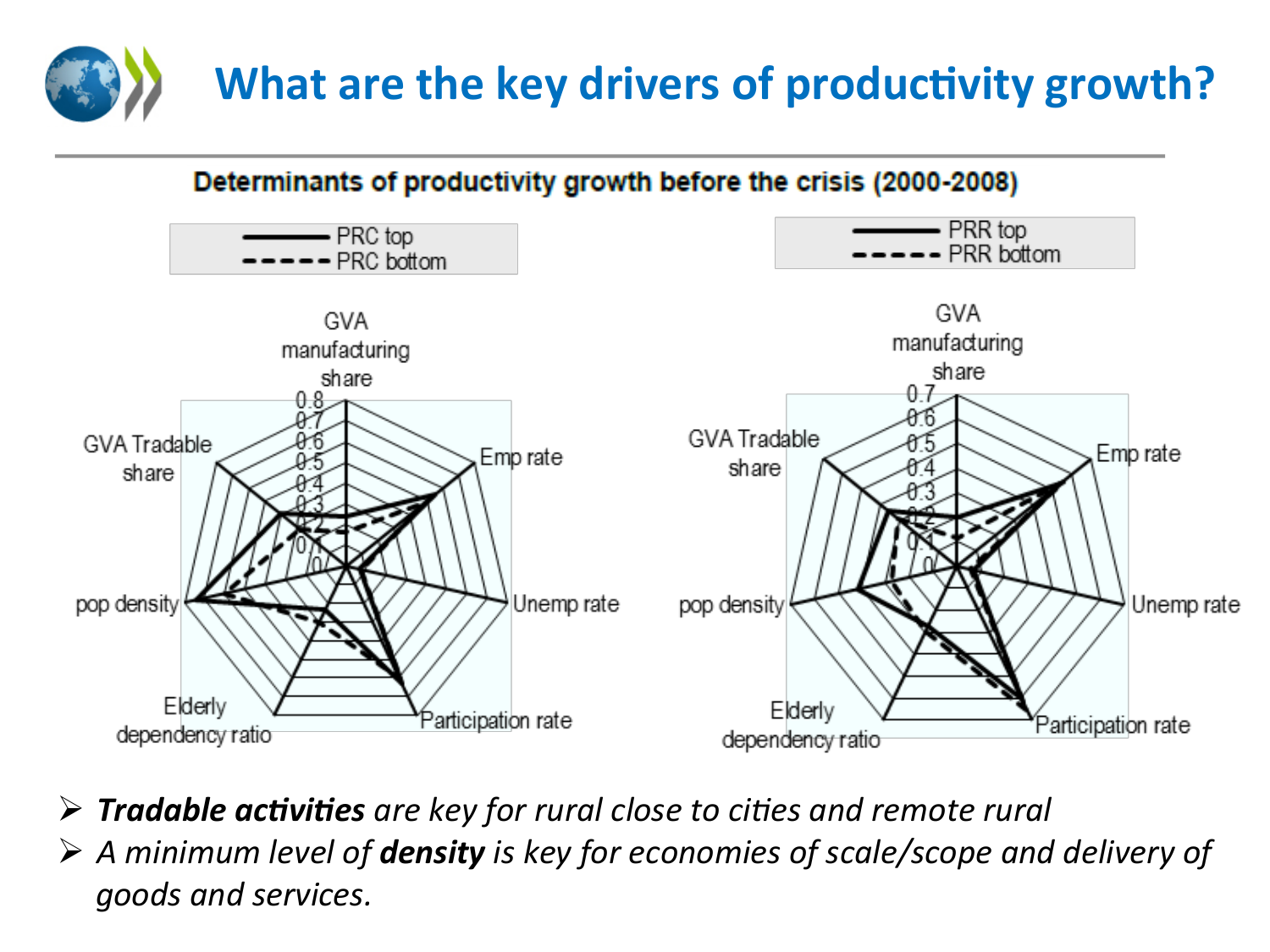

- I. Use of regional *specific assets* and smart specialisation (or to create absolute advantages to stimulate competition & experimentation across regions)  $\rightarrow$  tradables
- II. Create *complementarities* among sectoral policies at the regional (or local) level
- III. Use of *multi-level governance* mechanisms for aligning objectives & implementation

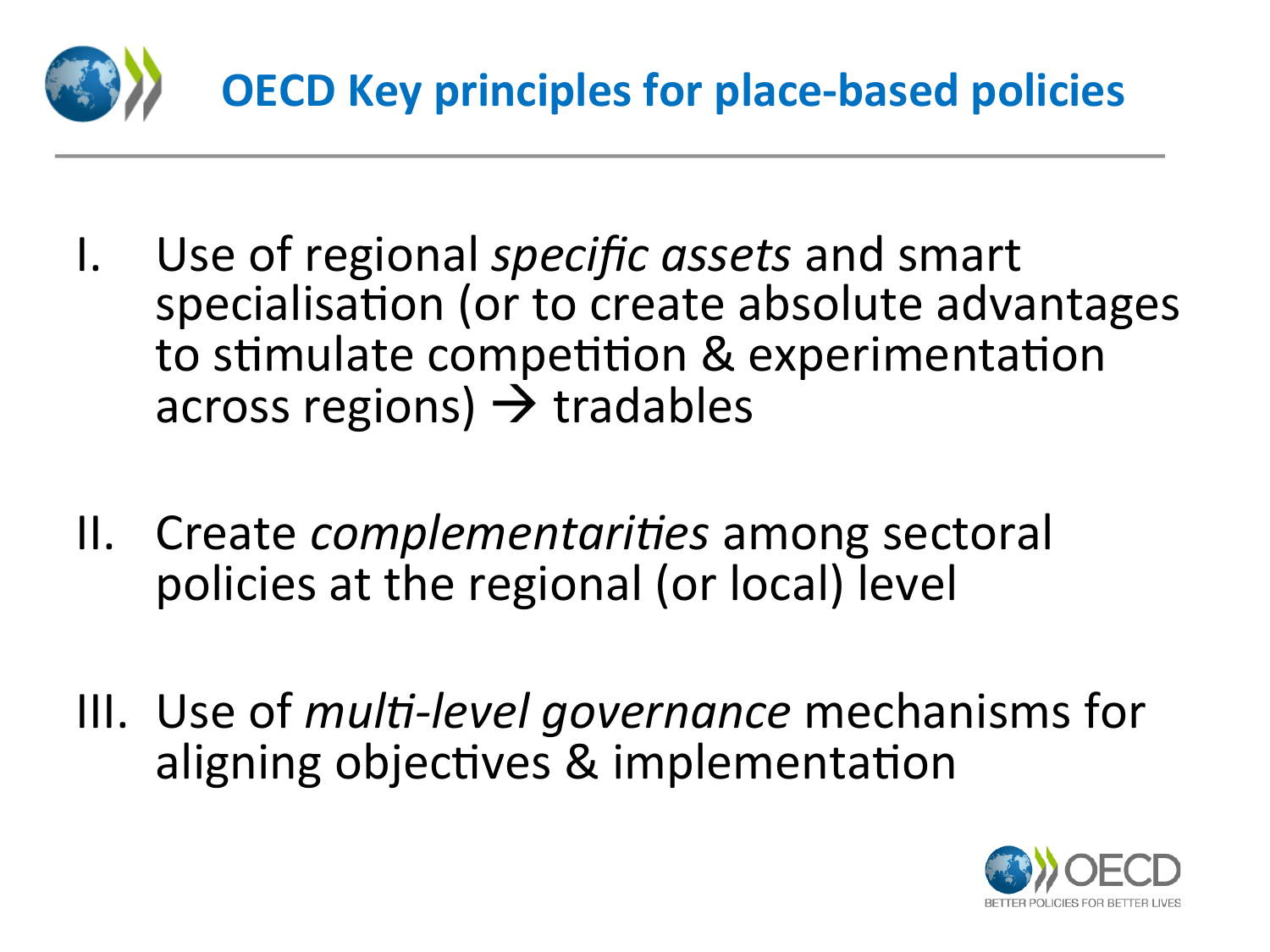

# **An Evolving OECD Rural Paradigm**

|                                     | <b>Old Paradigm</b>                                          | <b>New Rural</b><br>Paradigm (2006)                                          | <b>Rural Policy 3.0</b>                                                                                                                                                                                          |
|-------------------------------------|--------------------------------------------------------------|------------------------------------------------------------------------------|------------------------------------------------------------------------------------------------------------------------------------------------------------------------------------------------------------------|
| <b>Objectives</b>                   | Equalization and a<br>focus on farm<br>income                | <b>Competitiveness of rural</b><br>areas and expanding<br>opportunities      | Increase rural competitiveness and productivity in<br>order to enhance the social, economic and<br>environmental well-being of rural areas                                                                       |
| <b>Key target</b><br><b>sectors</b> | Sector based                                                 | <b>Holistic</b> approach to<br>include various sectors of<br>rural economies | Low density economies with a focus on<br>comparative and absolute advantages                                                                                                                                     |
| <b>Main tools</b>                   | Subsidies for firms                                          | <b>Investments</b>                                                           | Integrated investments and delivery of services<br>that are adapted to the needs of rural areas and<br>benefit from potential complementarities                                                                  |
| <b>Key actors</b>                   | <b>National</b><br>governments,<br>farmers'<br>organisations | Multilevel-governance-<br>horizontal and vertical<br>coordination            | Encourage vertical and horizontal coordination<br>among governments (rural-urban and rural-rural<br>partnerships) and bring new stakeholders into<br>decision making (indigenous people, third sector,<br>firms) |
| <b>Approach</b>                     | Top down                                                     | <b>Bottom-up</b>                                                             | <b>Building capacity at the local level to encourage</b><br>participation and bottom up development                                                                                                              |